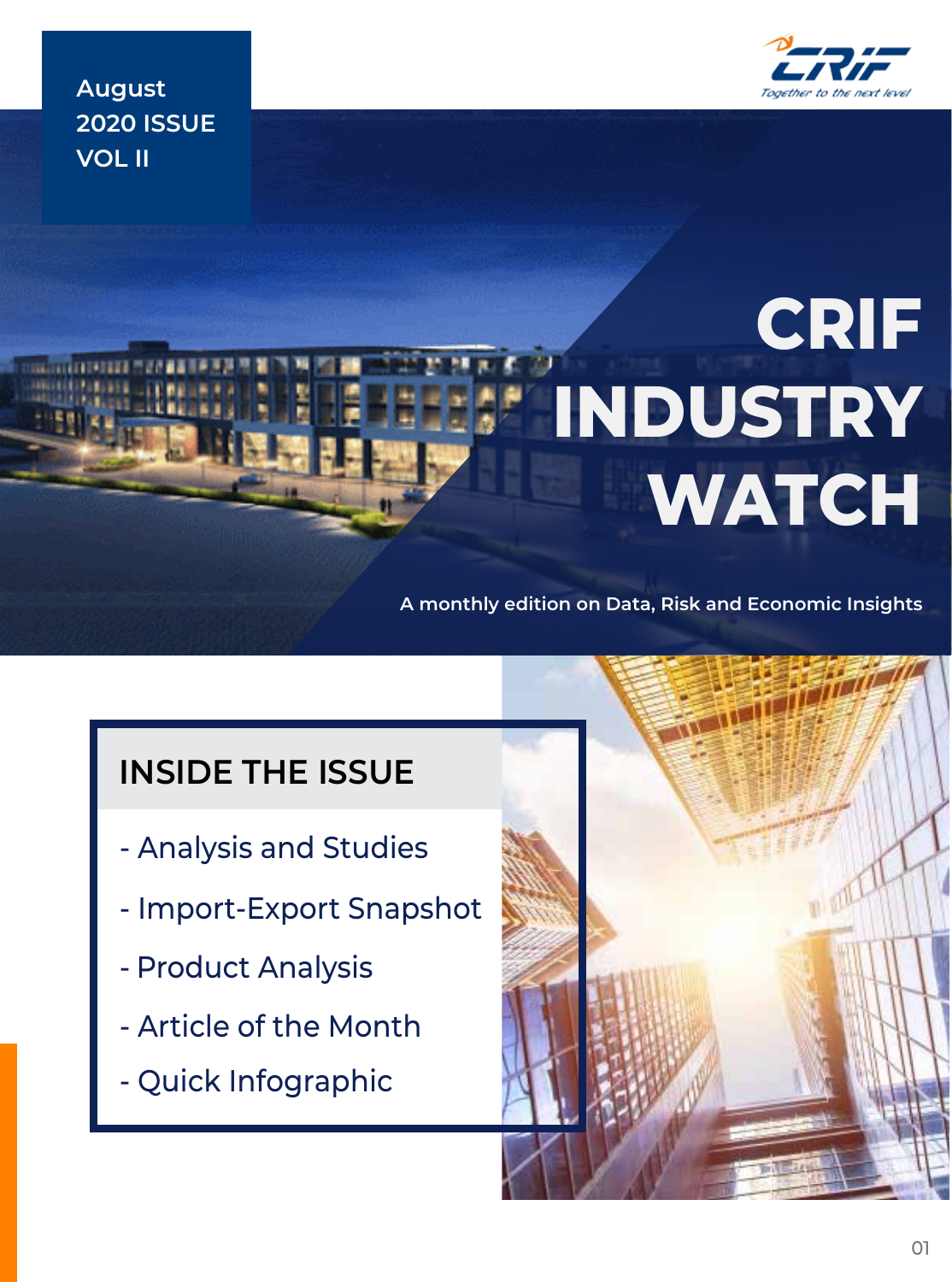# **Analysis and Studies**

### **Payment behaviour of companies collapses**



### **Companies in Rhineland-Palatinate with the greatest delay in payment**

There are regional differences in the average late payment. Companies in Rhineland-Palatinate overdraw the payment deadlines the most - on average by 56 days. Companies in Bremen (average delay 45 days) and Hamburg (43 days) also pay bills with a severe delay. The best situation is in Saarland, where companies pay on average 25 days late.

The worst payment behaviour is currently evident in the cultural, entertainment and leisure sectors. When invoices are paid, they are currently paid 62 days late (January 2020: 32 days). Payment behaviour in the hospitality industry has also plummeted. If in January invoices were paid on average 33 days late, it is currently 59 days. It looks better with the energy suppliers. While invoices were paid 27 days late in January, the current number is 29 days.

#### **11.5 percent of companies fail to pay bills or pay late**

Regardless of the average delay in payment, the analysis by CRIFBÜRGEL shows that more than one in ten companies (11.5 percent) in Germany are currently not paying the bills or are paying late. The rate of non-paying and late paying is highest in Berlin at 18.9 percent. In Bremen, too the rate is 18.2 percent higher than the national average. The payment behaviour is currently best in Thuringia where only 8.2 percent of the companies either fail to pay the bills or are late Corporate morale has dropped sharply facing the corona pandemic. This is shown by data from the information service provider CRIFBÜRGEL, who analyzed the payment behaviour of around 450,000 companies for the analysis.

#### **The average delay in payment increases to 34.4 days**

Overdue invoices are currently paid in Germany with a delay of around 34.4 days (as of June 2, 2020). In January 2020, the average late payment was still 26.4 days. "From mid-April, the payment behaviour of companies deteriorated dramatically. We are currently increasingly observing liquidity-friendly behaviour on the part of companies", comments CRIFBÜRGEL Managing Director Dr. Frank Schlein about the current figures. Germany's companies grant their creditors an average payment term of 26 days. For nonpayers or late payers, bills are currently only paid after an average of 60 days. "For companies, the behaviour means that they have to wait for their money more than twice as long as originally calculated. This makes them involuntarily their customers lenders" says Schlein.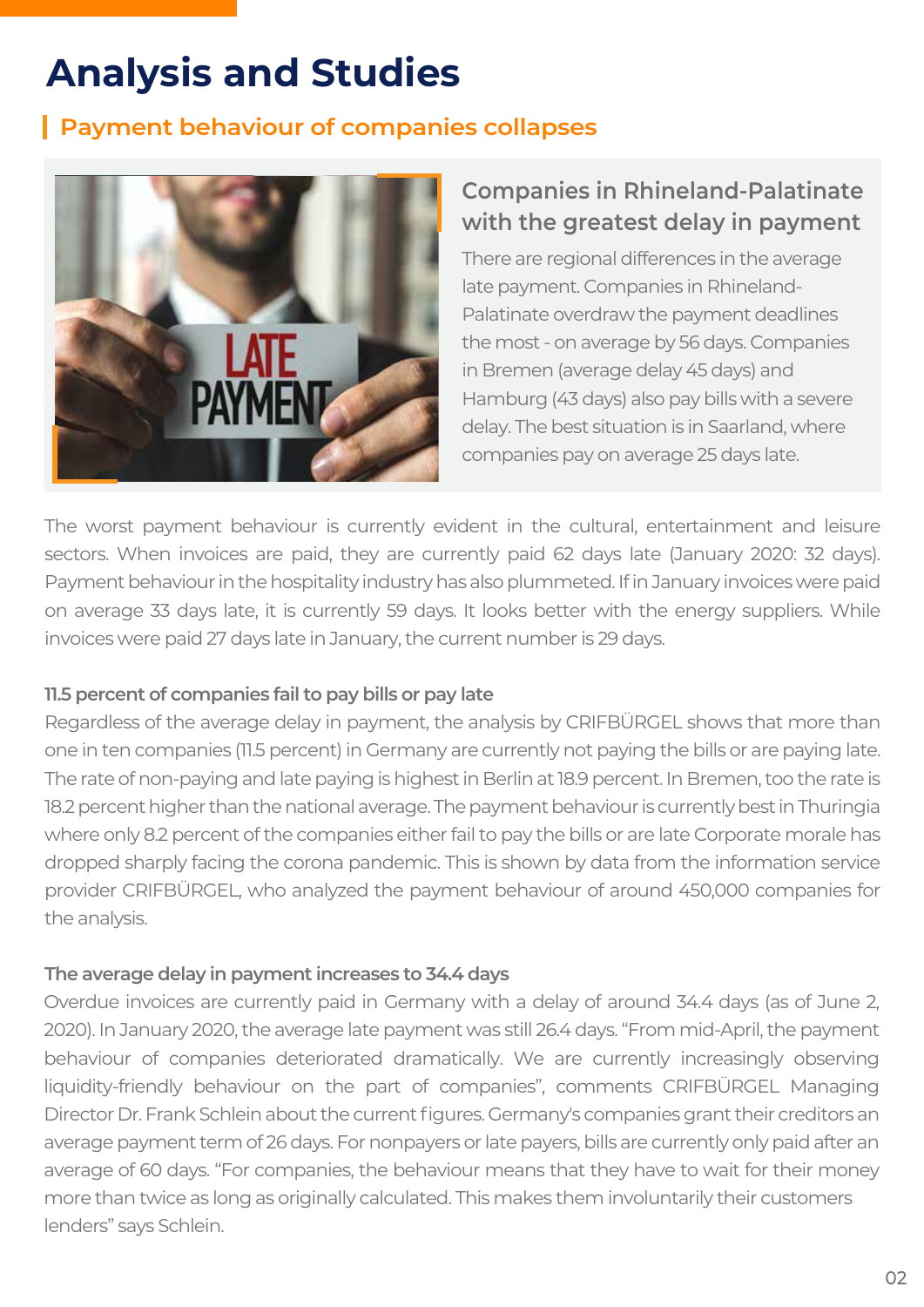This behaviour is often at the expense of medium-sized and small businesses, because lack of liquidity, e.g. triggered by late or unpaid bills is considered one of the most common causes of bankruptcy. In addition, an invoice that was not paid or paid too late by the customer or client means higher administrative effort and additional costs. In the worst case, a vicious circle develops because companies have to forego their own investments longer than planned due to late invoices or cannot process orders. Small companies can get themselves into economic difficulties if their customers hesitate to pay. It is already clear that in view of the Corona crisis, after a 10-year decline in corporate insolvencies in 2020, significantly more companies in Germany will again go bankrupt. Provided that the effects of the corona pandemic on the economy are just as strong as in the 2008 financial crisis, CRIFBÜRGEL expects over 29,000 corporate insolvencies this year.

From the analysis of the industries it becomes clear that companies from logistics are currently increasingly affected by payment problems. Currently 29.3 percent of the companies do not pay the bills or only pay them late. However, payment behaviour has also plummeted in the hospitality industry (24.9 percent non-payment rate or late payment rate).

#### **Data basis:**

Based on the B2B business database DDMonitor, CRIFBÜRGEL regularly analyzes the creditworthiness and payment behaviour of more than 450,000 companies. Participants of the DDMonitor (German Debtors Monitor) deliver the payment experiences made with their business partners anonymously.

# **Import-Export Snapshot**

### **Belgium-Luxembourg**

Belgium-Luxembourg is the 13th largest export economy in the world.

In 2017, Belgium-Luxembourg exported \$344B and imported \$406B, resulting in a negative trade balance of \$61.6B.

In 2017 the GDP of Belgium-Luxembourg was \$492.7B and itsGDP per capita was \$47.8K.

> Belgium-Luxembourg is a member of UE, World Bank and WTO.

Belgium-Luxembourg is classified as high income economy by World Bank.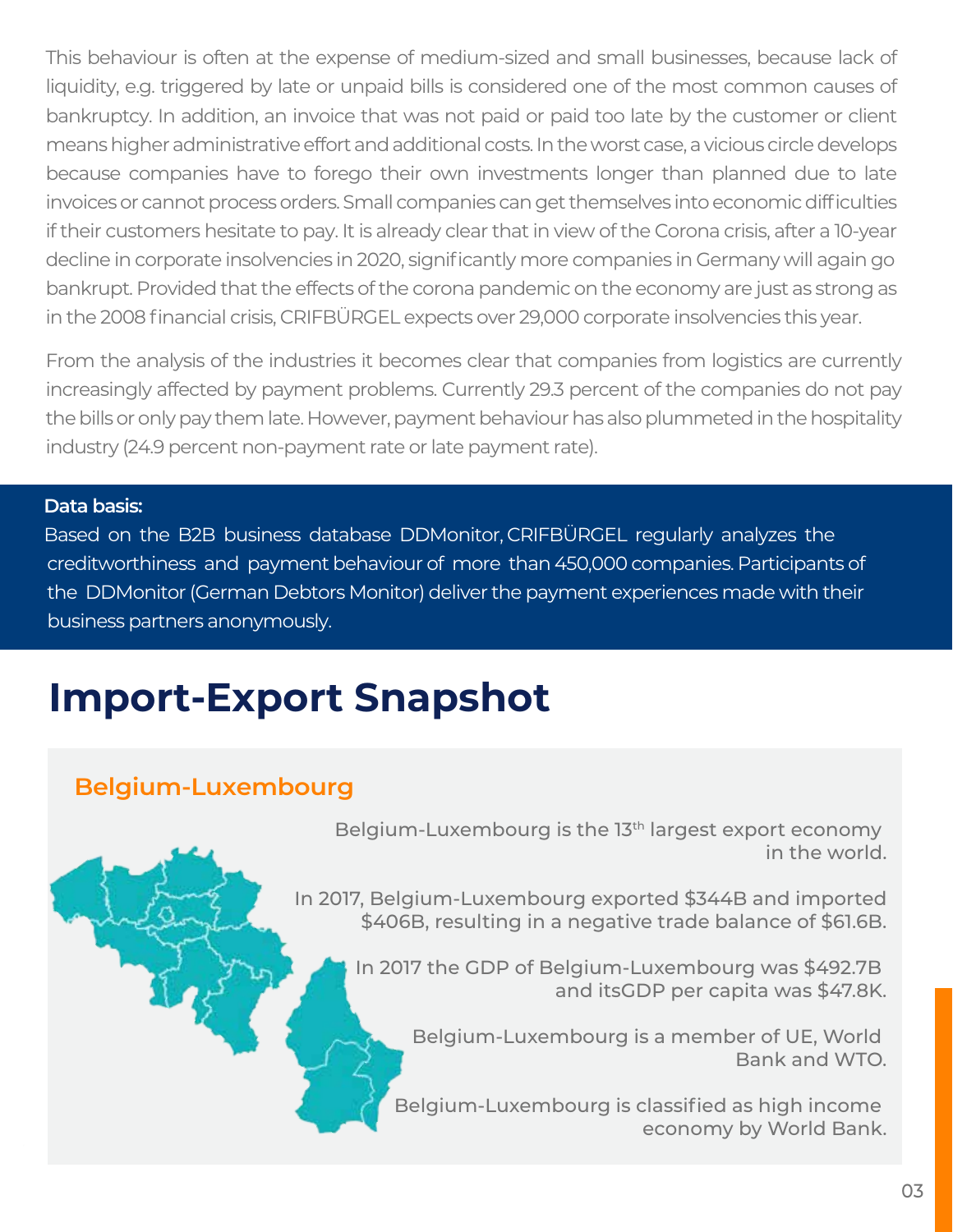

# **Top 3 Export Destinations (overall value \$344B)**

# **Top 3 Import Origins (overall value \$406B)**



### **Germany** 14.4% - \$49.7B Netherlands **Germany** Germany France France France Italy United Kingdom 10% - \$32.9B United States 7.2% - \$29.4B 14.3% - \$49.3B 6% - \$20.6B 13% - \$44.6B 10% - \$39.7B

# **Top 5 Export Countries Top 5 Import Countries**



SOURCE:https://oec.world/en/profile/country/bIx/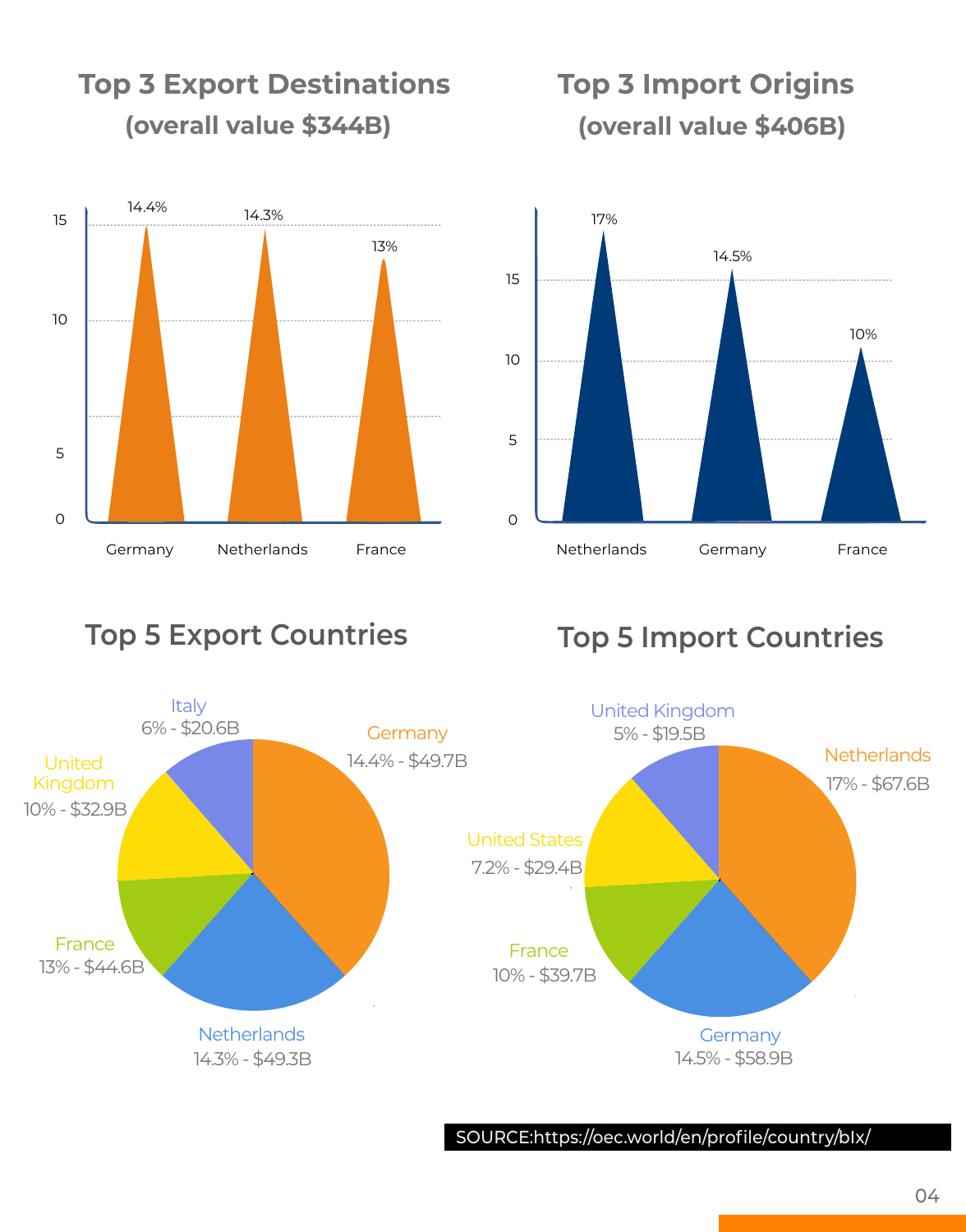## **What does Belgium-Luxembourg Imports and Exports?**

**Top 5 products exported by Belgium-Luxembourg**

**Top 5 products imported by Belgium-Lexembourg**



#### SOURCE:https://oec.world/en/profile/country/bIx/

# **Product Analysis**

### **Nitrogenous Fertilizers Top Exporter Russia**



- Nitrogenous fertilizers are the 170<sup>th</sup> most traded product in the world.
- The value of the total export amount at \$19.5B.
- Nitrogenous Fertilizers top exporter is Russia (\$2.48B), followed by China (\$2.15B), Egypt (\$1.15B), the Netherlands (\$1.14B) and Qatar (\$996M).
- The top importers are the United States (\$2.13B), Brazil (\$1.96B), India (\$1.32B), France (\$1.04B) and Turkey (\$830M).
- Russia exports for \$2.48, which represents the 13% of the World total.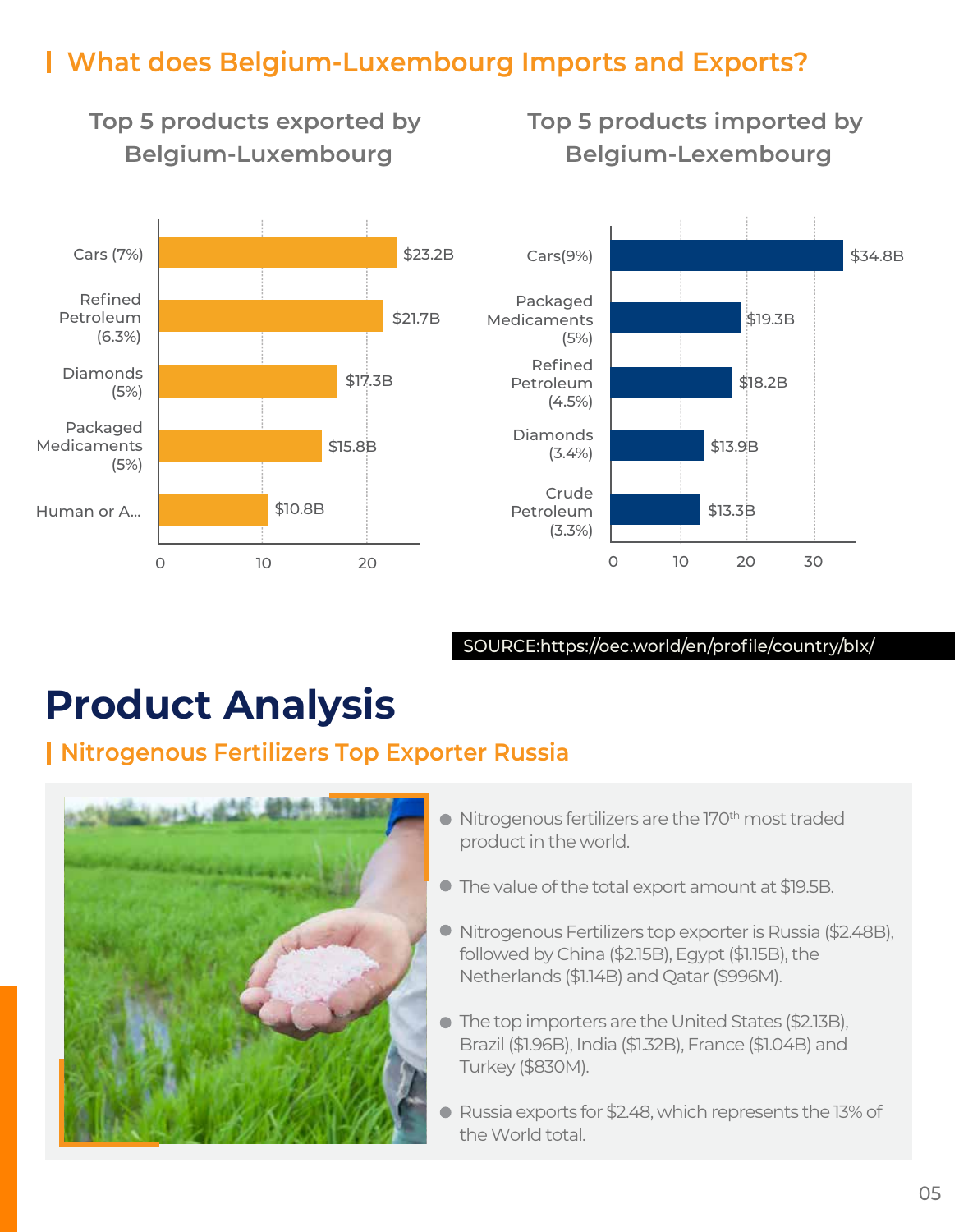# **Article of the Month**

### **How an in depth knowledge of data and source is the success key for reliable information on worldwide companies**

Obtain reliable information on companies located all around a world is a challenge for those businesses are trading every day on international base. Differences in legislations, data availability, collection and updating, added to political conditions and governmental organization, requires a presence and at the same time knowledge of data and sources process to release high quality information helping companies in decisional processes.

This is exactly the approach followed by SkyMinder allowing markets to obtain the most reliable information on worldwide companies.

Sources can be classified starting from data necessary to understand the profile of a company. Generically, grouped as follow:

- Public Register to identify a company's existence and current status.
- **•** Financial data for subjects that are legally obliged to submit such data to public bodies.
- $\bullet$  Legal data to better understand structure.
- Negative information affecting a company and its representatives.
- **•** Shareholders and company structure to better understand ownership and identity.
- Local data: additional data to beltter classify company, like industry, certifications.



If source can be classified as above, data collection is linked to countries specificities.

First of all legislative requirements in companies data management: every country is different in rules are requesting companies to transmit their data to public source. Even if Public Institution collecting data is always available, it can assume different characteristics in each state. It can be at national level or a local level with different interaction's mood. In some countries local institutions are obliged to transfer data to national one, acting as unique repository. In other countries, information remain at local level with very few possibilities to have a unique source for data at national level.

This is linked to how a state is organized, what's the level of relationship between central and local bodies. Generally speaking, more advanced countries are experiencing more structured flow and process with the aim to provide high data availability. But it's a general statement, in fact the kind of data companies are requiring to register can vary a lot also inside countries showing an high data availability. A typical example is represented by financial statements: if in all countries a limited number of legal forms is required to register them, in some states only a little sub-portion of them is obliged to accomplish to this requirement. A good example is represented by US and Switzerland where the only companies obliged to register balance sheet are the ones at the Stock Exchange.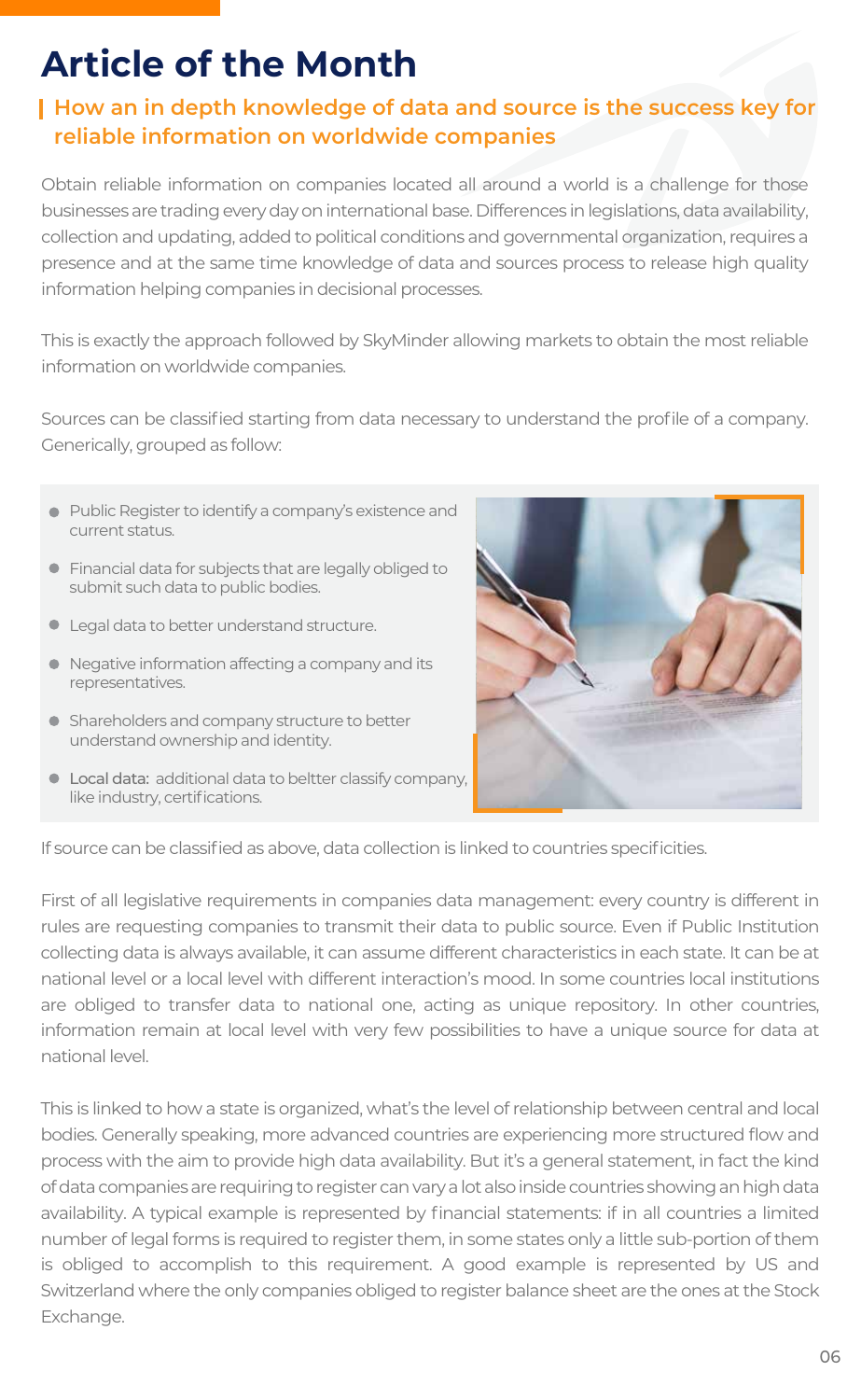Not only legislative rules are impacting data collection processes. Also level of automation and computerization, IT infrastructures must be taken into account. A country requiring transmission of data on companies with hard copies, as able to manage them only in this way, is very different form another one following this process using state of the art technologies. It means also that updating and organizational flow have a different overall results. In the first case, data availability will be slow,



partial and subject to timelines variations. In the second case, the process is robust, giving a good grade of confidence in data availability and quality.

Of course, political instability, lack or poor control of the central government on all the country, internal turmoil are affecting negatively processes linked to data collection. Internationally, data availability and updating level of a specific country are measured using as definition 'data friction', classified in 4 tiers as described below.

#### **Tier 1**

Countries with a good data availability and accessibility: detailed information, constant and proactive updating. In this case means that data availability are following legislation and the process in obtaining the data is electronic and in line on what occurs to company itself.

Countries with medium level of data availability, but critical in terms of accessibility and updating, which is only reactive. In this case, data are available but due to the flow in place, can show difficulties in both collecting data and consequent updating.

**Tier 2**

**Tier 4**

# **Tier 3**

Countries with limited data availability combined to access difficulties due to the organization of public sources still in place. In this case, data can be available but fragmented in different data source very often not link each other. This scenario is link to countries that begun only in the last year to put in place systems. to collect data related to companies

Countries with poor company data availability. Very often, nations in this group are facing situations linked to wars on civil wars still in place or stopped quite recently.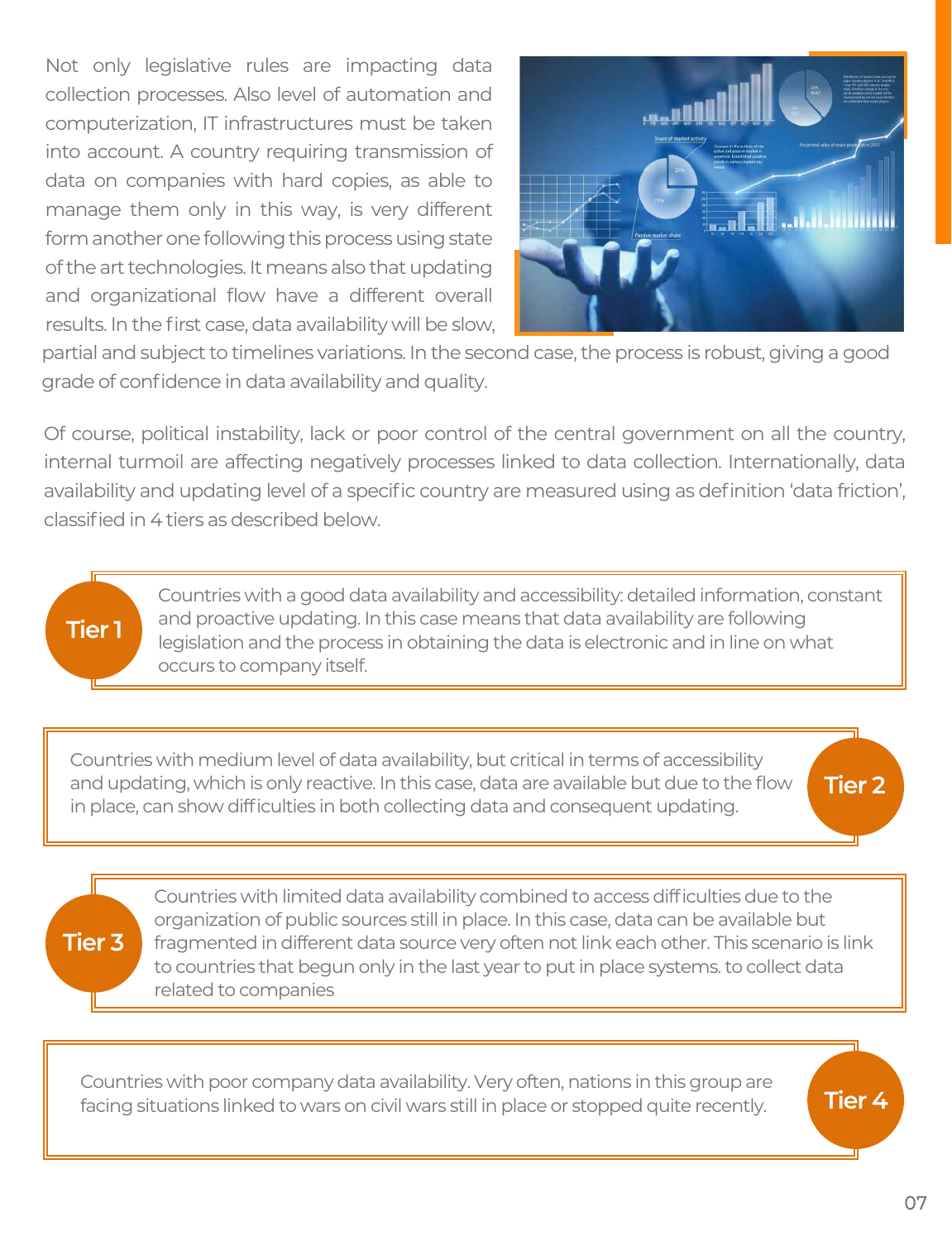#### **Considering geographic area, worldwide environment can be summarized as follow:**

#### Sub-Saharan Africa

Africa, even if there are some differences related to countries or areas, is presenting a high data friction. It means process related to collection and updating data related to companies is in general complicated both in term of rules related to registration, public bodies in charge and data availability itself.

#### Europe

Europe, generally speaking, has a low data friction. It means processes related to collection and updating data related to companies are in general transparent both in term of rules related to registration, public bodies in charge and data availability itself.

#### Far East and Central-South Asian Countries

Far East and Central-Southern Asian Countries is a very big area including countries with different profiles but all of them with a very complicated structure in term of data availability, updating and digitalization. It means process related to collection and updating data related to companies is in general complicated both in term of rules related to registration, public bodies in charge and data availability itself. Generally speaking, data friction can be considered as high.

#### Latin America

Latin America, even if there are some differences related to countries or areas, is presenting a medium data friction. It means process related to collection and updating data related to companies can present some difficulties in term of rules related to registration, public bodies in charge and data availability itself.

#### Middle East and North Africa

Middle East and North Africa Markets, even if there are some differences related to countries, are presenting a high data friction. It means process related to collection and updating data related to companies is in general complicated both in term of rules related to registration, public bodies in charge and data availability itself.

#### North America

North America is presenting in general a low data friction. It means process related to companies data collection and data updating are quite easy, even if there are some specificities. Level of digitalization is maximum, limitation in data availability is linked to legislations and rules.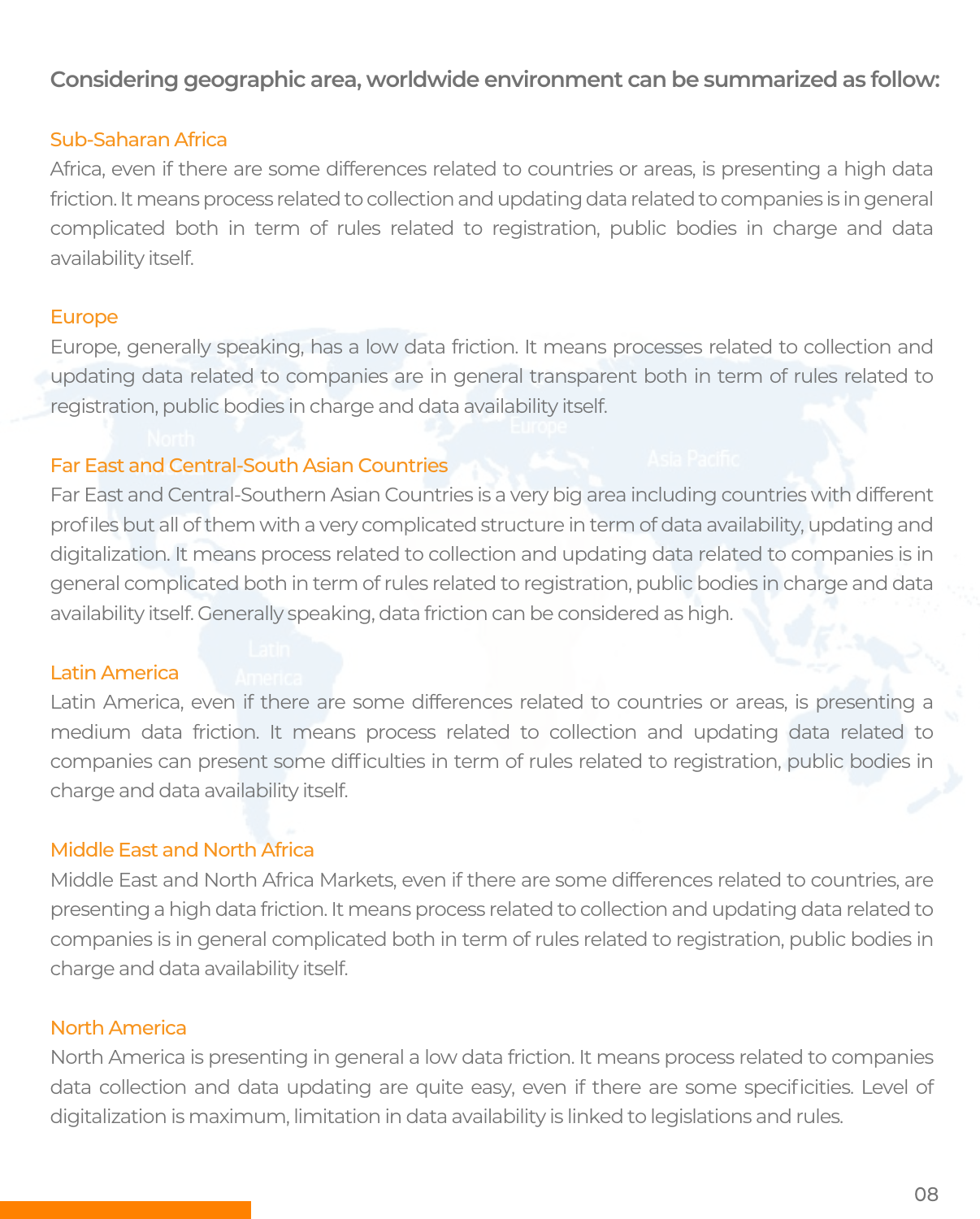

Data coming from public sources, considering of course differences from country to country, are important, as data itself, but also, and more crucial, as key components to generate information such as ratings to assess the risk level and credit limits, because to be aware of any negative event, legal data or financial data, allow to have a better awareness of when a decision must be taken.

Topics related to companies data and sources availability are very complex, especially in a global market and business partners can be located everywhere in the world. This is the reason why it is necessary to have a provider able to face and sort issue related to data with a same time a strong committed in quality, transforming public data into value added information.

This is the SkyMinder mission: SkyMinder is the CRIF platform positioned as a hub when a company has to be evaluated in every country in the world. Considering differences between countries, the combination between CRIF companies and the best local provider is perfectly matching the highest quality standard required by the markets. In Credit Reports, covering all companies registered in public sources, evaluation data like Rating and Credit Limit are giving the right direction when a business decision must be taken. Then, firmographic data, financial information, negative data, company structure and activity details, are composing the Report. On-line availability almost complete for CRIF countries or other partner in Western Europe with the fresh investigation process, has as a result to provide information on all companies. Based on Credit Report but with a synthetic content, Slim Reports are including basic official and unofficial data and evaluation information like rating and credit limit.

Business can be affected by changes, like new financial statements, negative events, principals or rating and credit limit, Monitoring Solutions are able to notify is a change occurs providing the right information to modify or confirm decisions previously taken.

Due to legislations or business requirements, it's necessary to understand company structure, ownership and shareholding: thanks to KYC Report, is possible to obtain this information to have an in depth knowledge of the company itself. As a matter of overall evaluation, also financial crimes, bribery, corruption, terrorism can assume a very high relevance when a business partner has to be evaluate, both in term of risk management and reputation. In this case, SkyMinder has a double offering with two products, Compliance Check Report and Extended Report, able to verify if company required or shareholders and principals are connected to financial crimes.

Finally also Cyber Risk can be underlined using KYND Cyber Risk Report in a complex evaluation process. SkyMinder is strongly committed in providing best in class information everywhere in the world, considering local specificities and able to offer high quality information despite data friction level.

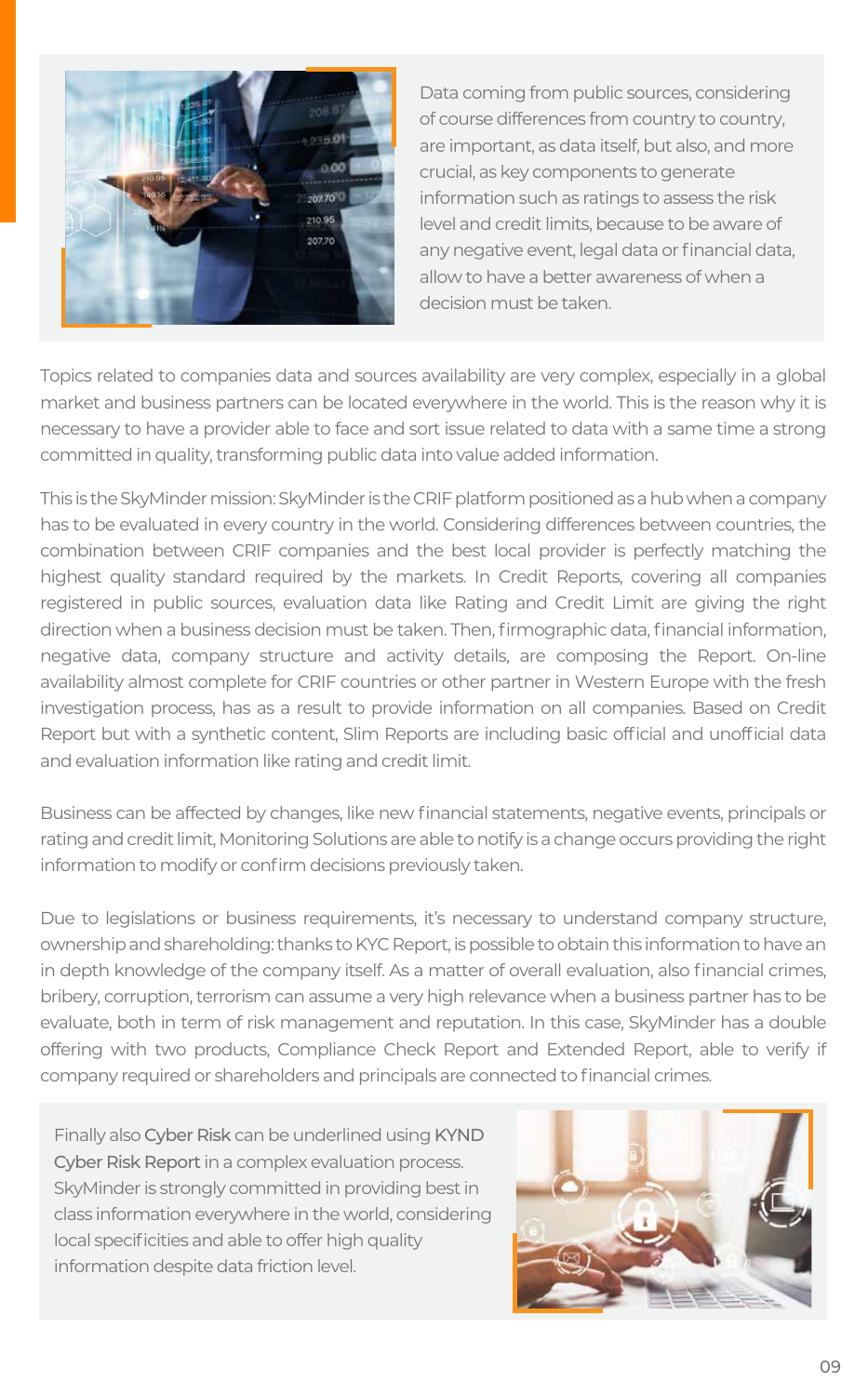# **Quick Infographics**

### **4 Steps to Effective Third-Party Due Diligence**



to any risk of business or reputation damage. This helps them identify the best partner for their requirements.

## How do you conduct third party due diligence?



#### #1: Identify the right supplier

Check potential partner's past history with<br>clients to understand the average wait time<br>and consistency in delivering products.

wwwwww





#### #2: Geographic & demographic assessment

Prepare for economic swings and currency<br>rate fluctuations when dealing with a<br>volatile market space.



#### #3: Review your due diligence process

Never stop monitoring your third parties to<br>ensure rightful and timely business.



пH



Who wouldn't like to make decisions faster?<br>Start with a Business Information Report on your potential partners.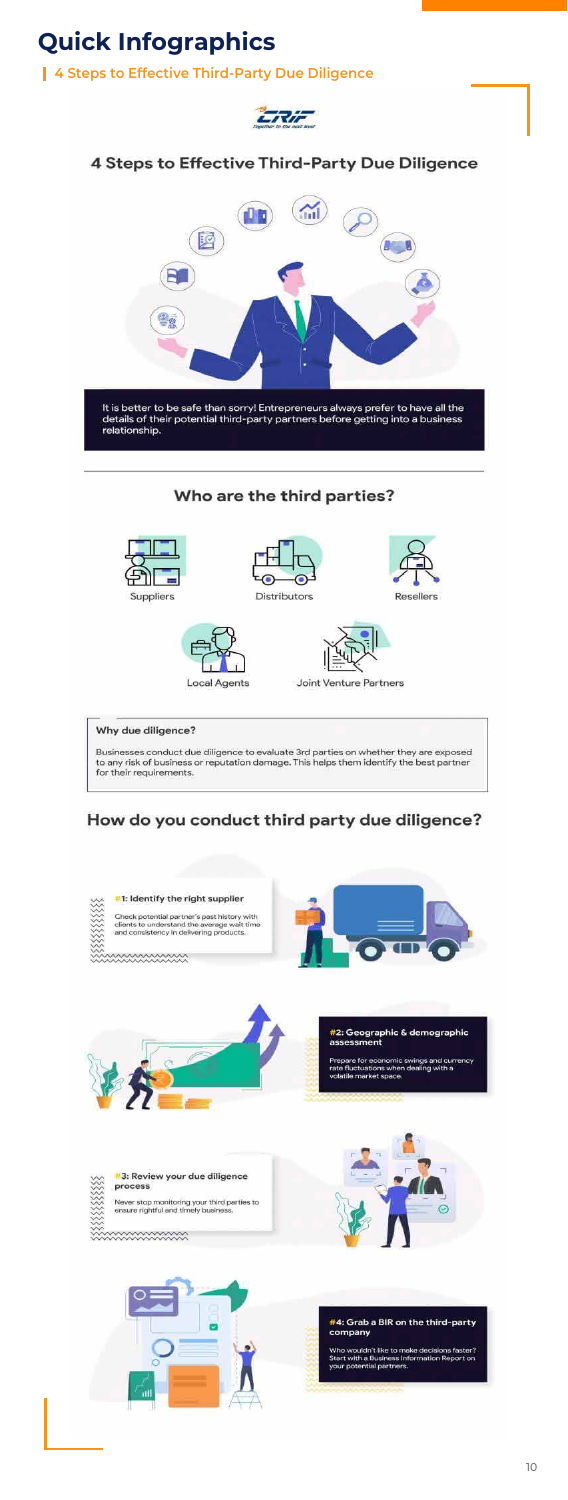# **About CRIF India**

CRIF India is one of India's leading provider of Credit Information, Business Information, Analytics, Scoring, Credit Management and Decisions Solutions.

CRIF's Business Information Report, commonly known as the BIR Report, is a new way of thinking about data and information and how they are linked to each other. Available in 230 countries and territories, CRIF'S Business Information Report contains up to date information collected from various data sources. The report helps in determining a company's profitability, financial trends, and risk. It also provides an in-depth profile of a company, including financial information, legal cases, history of business, ownership details, operational information, and details on related firms and special events that occurred in the past involving company management. It's an industry standard for evaluating both new and existing credit relationships, especially medium-to-high risk accounts. Additionally, it supports a company's other efforts, like marketing and purchasing.



# **CRIF India's Business Information Offerings**